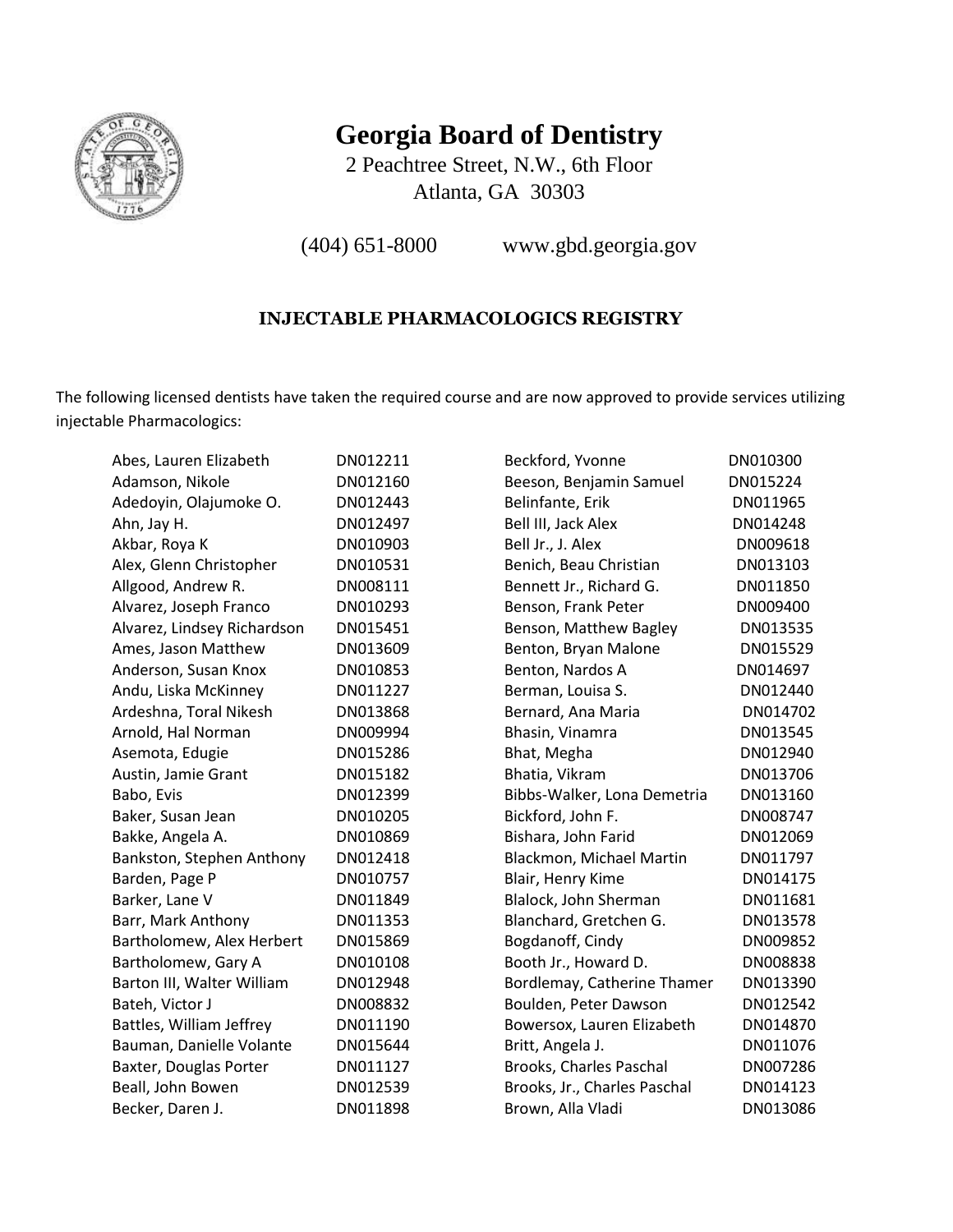| Brown, Caroline Faith            | DN015075 | Crowden, Daniel Lee        | DN011749 |
|----------------------------------|----------|----------------------------|----------|
| Brown, Charlene R                | DN015100 | Croxton, David Wayne       | DN010722 |
| Brown, Chastity Moore            | DN013707 | Curington, Ashley Paige    | DN011467 |
| Brown, Joseph E.                 | DN013760 | Dallas, John C             | DN008983 |
| Brown, Lewis L.                  | DN009403 | Dameron, Laura Lynn        | DN011695 |
| Browning, Neil D                 | DN012735 | Damji, Omar Shiraz         | DN012967 |
| Brunetti, Jennifer Nicole        | DN014779 | Dang, Anh-Thu              | DN015477 |
| Bruno, Todd E                    | DN010119 | Daniel, Randolph Charles   | DN009238 |
| Burk, Kimberly Ann               | DN015428 | Daughterty, Larry D.       | DN010020 |
| Burton, Joshua Garrett           | DN013899 | Dave, Jalpa Harvadan       | DN013579 |
| Bussey, Heather Rae              | DN013327 | Davis, Karin               | DN014623 |
| Buxton, Erin Elizabeth           | DN014705 | Dayries-Ling, Amy M.       | DN011539 |
| Callahan, Michael Ray            | DN010836 | Deshetler, Benjamin Wes    | DN012189 |
| Callejas, Dilmar Eliel           | DN013727 | Dew, Abby Lee              | DN013776 |
| Callicutt, Victoria C.           | DN011273 | Didato, Anthony John       | DN014280 |
| Cantrell, Donald                 | DN012914 | Dierkes, John Michael      | DN009675 |
| Carithers, David Guy             | DN009233 | Dillon, Jennifer Anne      | DN014385 |
| Carlon, Emma Rebecca Bays        | DN008720 | Dodson, Thomas Lee         | DN009415 |
| Carney, Andrew Kyle              | DN013336 | Dority, David Schroeder    | DN012438 |
| Carpenter, Elizabeth Tait Gaston | DN013691 | Drescher, Stephan Maxwell  | DN015380 |
| Carroll, Clark M.                | DN008260 | Dunford, Trenton James     | DN122384 |
| Carter, Scott Brandon            | DN013942 | Durham, Bradford           | DN009631 |
| Castillo, Sam Lee                | DN010718 | Duval, Benjamin T.         | DN012025 |
| Castor, Eric A.                  | DN013346 | Dye, Mark Newton           | DN013166 |
| Ceron, Denise Noemy              | DN015233 | Elchahal, Alec Nazih       | DN011581 |
| Chalasani, Venkatadri            | DN012993 | Elkasrawy, Moatz Nashat    | DN014547 |
| Chamberlain, Connie L            | DN012560 | Esker, Teresa Ann          | DN012306 |
| Chartier, Michele Renee          | DN011466 | Estep, Susan Goode         | DN012382 |
| Chen, Jeffrey                    | DN013708 | Evans, Melanie Elaine      | DN015986 |
| Cheney, Charley A, III           | DN013135 | Evans, Sally Ann           | DN013552 |
| Cheng, Yi-Tsu                    | DN010882 | Eyman, Russell G.          | DN007417 |
| Chike, Gary E                    | DN012363 | Faggioni, Jr., Martino     | DN007303 |
| Childs, Christopher Douglas      | DN011431 | Faler, Maria Theresa       | DN012740 |
| Clark, Charles Larry, Jr.        | DN013577 | Fana, Charles Richard, Jr. | DN011627 |
| Cleary, Meaghan Marie            | DN122247 | Farhang-Fallah, Jinoos     | DN012773 |
| Clemans, Ruth H                  | DN010453 | Feldman, Andrea Alyssa     | DN014814 |
| Clifton, Shrenna L.              | DN010805 | Ferguson, Henry W          | DN012107 |
| Coe, Stuart Earle                | DN009716 | Ferrara, Eric Dante        | DN013416 |
| Coggins, Celeste                 | DN009674 | Fields, David Eric         | DN014628 |
| Cohen, Sandra Lynn               | DN014369 | Finkel, Robert Alan        | DN009042 |
| Coleman, Alexandra Leigh         | DN016079 | Fisher, Jayanthi Chawan    | DN010766 |
| Collett, Amara                   | DN016055 | Fitzgerald, Mark A.        | DN010780 |
| Compton, Richard K               | DN012828 | Flax, Hugh Douglas         | DN010086 |
| Connell, Judson Trent            | DN010993 | Fleming, Scott A           | DN010891 |
| Contractor, Hamir Dharnidhar     | DN013236 | Fogle, Tara Austin         | DN013610 |
| Cook, Leah Mcintyre              | DN011597 | Forester, James George     | DN009422 |
| Copelan, Macy Malcom             | DN016074 | Forrest, David Christian   | DN014600 |
| Copeland, Katherine Keller       | DN014972 | Foster, Michael Eric       | DN012596 |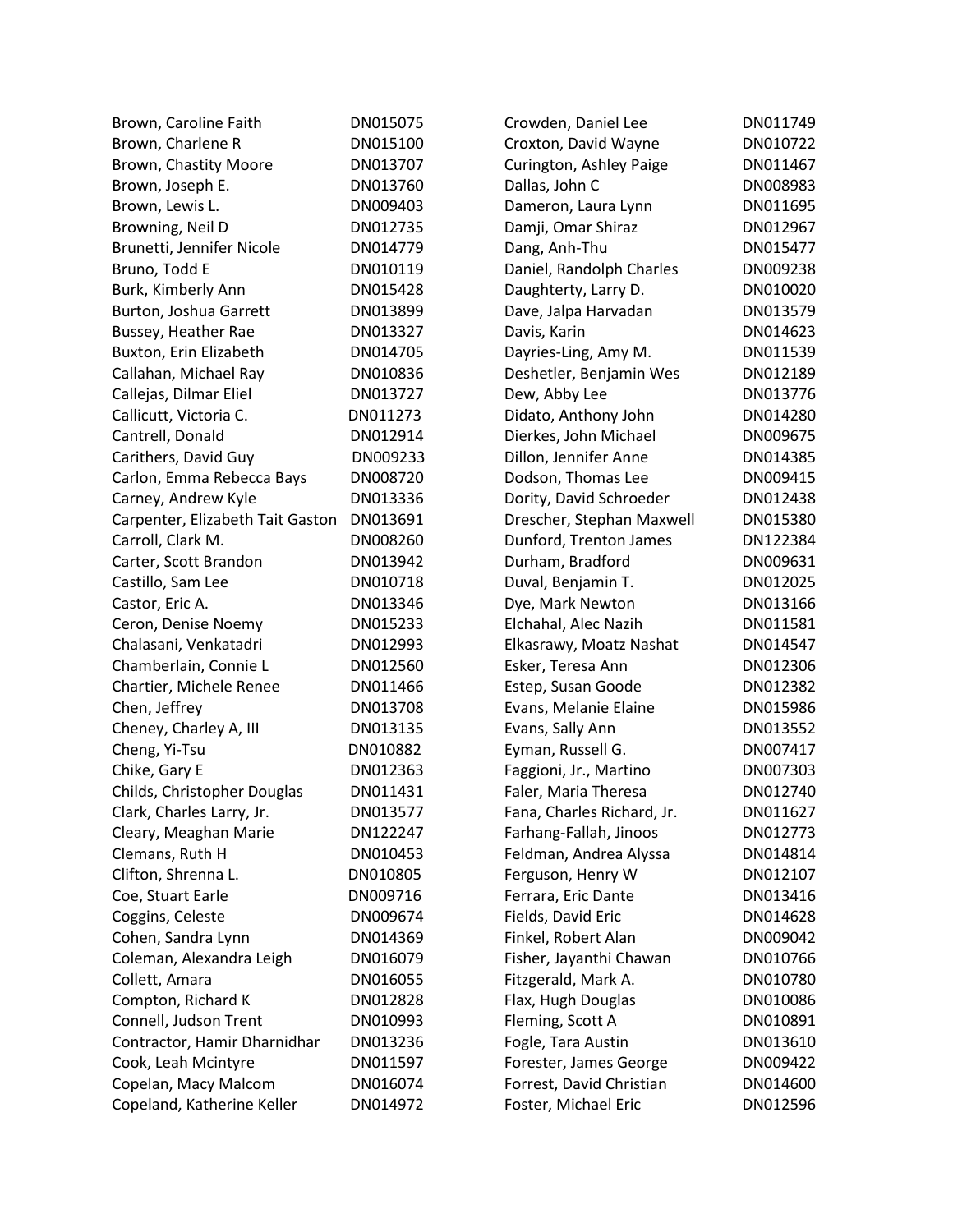| Frazier, Michael Kristopher   | DN013710 | Henry, Anthony L.          | DN011472 |
|-------------------------------|----------|----------------------------|----------|
| Freedman, Bret Daniel         | DN013786 | Hepler, Bradley R.         | DN012465 |
| Freedman, Charles G.          | DN008180 | Hester, Bruce Alan         | DN011090 |
| Freitas, Jordana Cristina     | DN122367 | Hickey, Judson Stephen     | DN009167 |
| Friedrich, Ryan Marc          | DN010482 | Hill, Ashley Elizabeth     | DN014161 |
| Frist, Barbara Frances        | DN014470 | Holliday, Sally Grant      | DN013947 |
| Fuller, Valerie Claudia       | DN011860 | Hollis, Kyle Whitlyn       | DN015168 |
| Fulp, Nicole B.               | DN014120 | Hood, Destinee Rose        | DN015222 |
| Funt, Shelli April            | DN015619 | Hopper, Terry D.           | DN012215 |
| Gandhi, Shiven Shailesh       | DN014725 | Houston, Jeffrey Allen     | DN010550 |
| Gardner, Meredith Hoffman     | DN013738 | Houston, Robert Andrew     | DN012781 |
| Gass, Wesley Robert           | DN015211 | Howard, Jason duBignon     | DN014099 |
| Gavric, Grace Susan           | DN013138 | Huber, Kathy Ann           | DN009054 |
| Gentry, Harry A.              | DN010485 | Humm, Jennifer Marie       | DN015418 |
| Ghalehgol, Amir               | DN014472 | Hurt, Gina L               | DN011336 |
| Gilbert, Darrel J.            | DN009425 | Hutchins, Stephen Colfax   | DN008877 |
| Gilbert, Joseph Bradford      | DN012772 | Huthwaite, Amy             | DN011284 |
| Gilleland, John Ryan          | DN014809 | Huthwaite, Lance Wesley    | DN011253 |
| Gilreath, Paul, IV            | DN010998 | Izarra, Maria Andreina     | DN014448 |
| Godfrey, Thomas Patrick       | DN011176 | Jacobs, Dustin Christopher | DN013782 |
|                               | DN010025 |                            | DN011662 |
| Goggans, Gregory G            |          | Jackson-Giesler, Dina Kay  |          |
| Golik, Blazej Wojciech        | DN014135 | Jackson, Ralph Leon, Jr.   | DN009940 |
| Golsen, Jill Mcintyre         | DN011178 | Jaeger, Timothy C          | DN015825 |
| Golsen, Michael Lawrence      | DN010450 | Jo, Chris                  | DN012378 |
| Graham, Lori Kay              | DN012361 | Johnson, Barbara Lynn      | DN014420 |
| Granger, Michael Wade         | DN011413 | Johnson, Javier D          | DN014444 |
| Greene, Stephanie West        | DN012234 | Jones, Ansley Pike         | DN015849 |
| Grochowska, Karolina Anna     | DN014986 | Jones, Susan Katherine     | DN013339 |
| Gropper, Joshua Tyler         | DN015963 | Jordan, Sharon Ray         | DN011473 |
| Gurley, Larry Shawn           | DN011186 | Jorgensen, Bridgett L.     | DN011158 |
| Guzman Suarez, Luis Gerardo   | DN015937 | Jun, Jieun                 | DN014707 |
| Gyselinck, Raymond, Jr.       | DN008864 | Kabani, Shaila Aamir       | DN013938 |
| Haider, Abbas                 | DN011863 | Kakade, Tejal Ashok        | DN014147 |
| Haley, Suzanne M.             | DN011052 | Kalantari, Kyandukhta B    | DN013605 |
| Hall, Albreia LeVonti         | DN015677 | Kang, Joshua Taebong       | DN015537 |
| Ham, Jae Hyon                 | DN013040 | Kao, Solon Ting-Yao        | DN013126 |
| Hamilton, Andrew Jackson, Jr. | DN012252 | Kapur, Rishi Raj           | DN013767 |
| Hamlin, Catherine E           | DN014653 | Kaur, Jagdeep              | DN014157 |
| Hampton, Phillip Derrick      | DN010895 | Kegler, Clarence Cornell   | DN012376 |
| Hampton, Travis E             | DN011002 | Keim, Richard Paul, Jr.    | DN013508 |
| Hancock, Charles David        | DN010221 | Kim, Beumkyeu              | DN015319 |
| Harden III, Sidney D.         | DN012733 | Kim, Sun Chun              | DN013943 |
| Harpring, Christy Cole        | DN013102 | Kimble, Lisa               | DN012313 |
| Harris, Craig Eugene          | DN011811 | Kimche, Daryl R.           | DN010801 |
| Harris, Winifred Jones        | DN011586 | Kincaid, Joseph Jeffrey    | DN010224 |
| Harvey-Grundy, Mary Dawn      | DN012657 | Kincer, William            | DN009642 |
| Hasty, Christopher M.         | DN012727 | King, Andrew James         | DN015244 |
| Hayslip, Curtis Onzelo        | DN010791 | King, Linda J.             | DN011285 |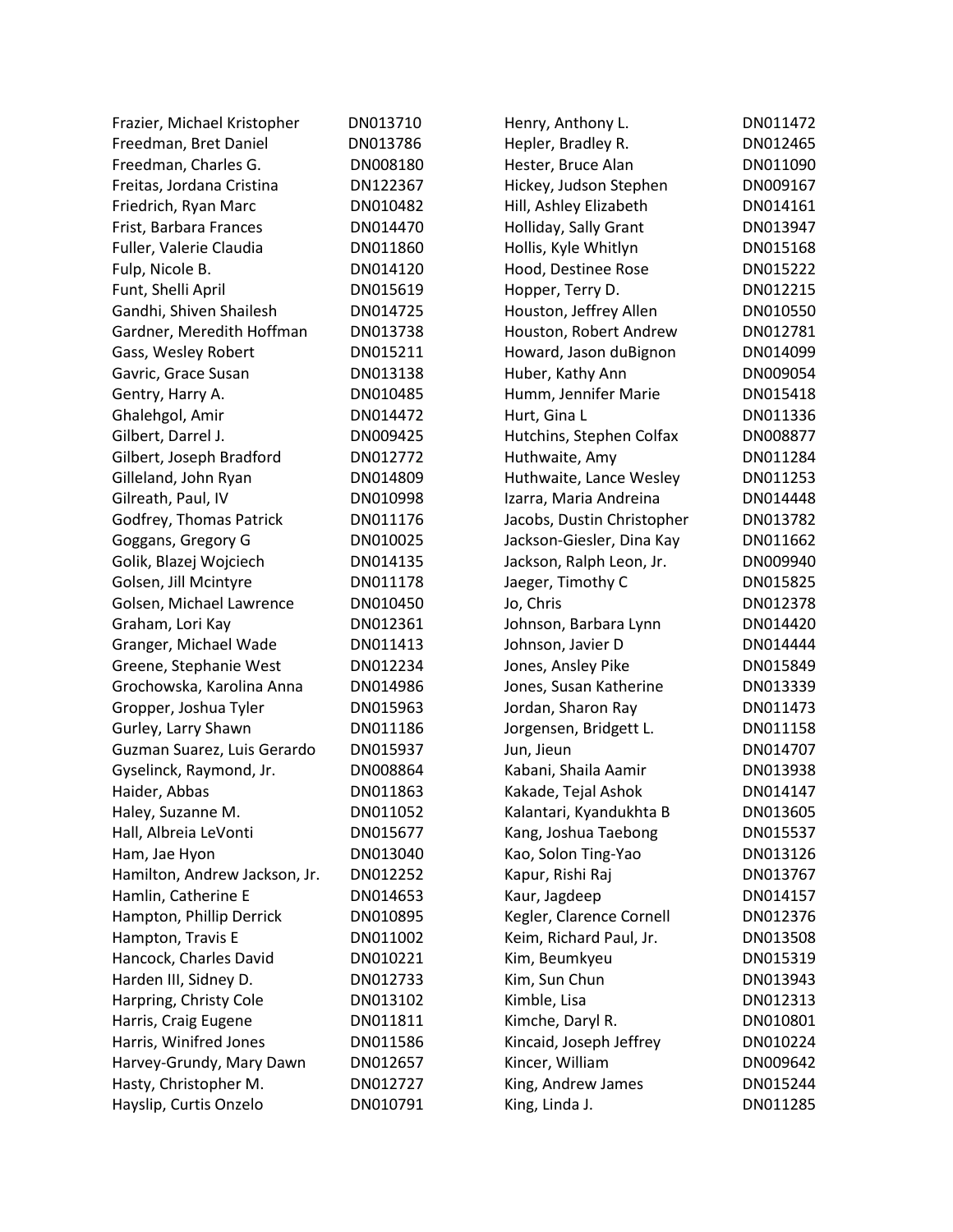| Kinsley, Michael Leonard       | DN010554 | Mann, Paul Jason                 | DN013536 |
|--------------------------------|----------|----------------------------------|----------|
| Kirbo, Joseph L, Jr.           | DN008200 | Maron, Glenn                     | DN010345 |
| Kitchens, Keith Edward         | DN011159 | Marshall, Hope K                 | DN015441 |
| Koch, Philip E                 | DN008279 | Marshall, Julie Baxter           | DN010696 |
| Koh, Joon Ho                   | DN015844 | Marson, Russell Adam             | DN010639 |
| Krager, Christopher Hugh       | DN014691 | Matin, Britany Fabian            | DN015783 |
| Kragor, Ambre A                | DN014935 | Matlaga, Stephen L.              | DN008697 |
| Kramer, Susan Lorraine         | DN011760 | Mattison, Kent M.                | DN008284 |
| Krieger, Carolyn Anne          | DN013540 | Mazer, Corey                     | DN012287 |
| Kuhmichel, Amy Diane           | DN013687 | Mazzawi, Jennifer Megan          | DN013546 |
| Kuo, John Chun-Lun             | DN012405 | Mazzuckelli, Thomas Joseph       | DN011417 |
| Kurialacherry, Andrew Anthony  | DN015363 | McCants, Jennifer Barnes         | DN014927 |
| Kurz, Elena Eugenevna          | DN012871 | McCoy, Jennifer Lynn             | DN013561 |
| Kwak, Sang B.                  | DN013815 | McDonald, Kristen Faerber        | DN013567 |
| Lail, Slade Wallace            | DN011701 | McGee, Heather Perry             | DN012062 |
| Lamb, Michael Glenn            | DN010638 | McGhee, Barton Luther, Jr.       | DN008691 |
| Lane, Ricky                    | DN010959 | McGhee, Robert Karl              | DN012091 |
| Lane, Robert Anson             | DN013335 | McGibony, Jason R                | DN012077 |
| Langston, Brett Raymond        | DN013111 | McGovern, Jason Randall          | DN013320 |
| Langston, Lyndsay Nicole       | DN013112 | McGowan, Christine Rosenburg     | DN011337 |
| Lawson, Amber Peavy            | DN013347 | McHan, Alan Paul                 | DN011219 |
| Le, Vivian T.                  | DN012167 | McKenzie, Michaela Beatrix Munro | DN012072 |
| Lee, Abbey June                | DN011066 | McKenzie, Michelle S.            | DN012926 |
| Lee, Christopher Bryan         | DN014439 | McLean, Robert M.                | DN007602 |
| Lee, Jason R                   | DN011141 | McTier, Alexandra Elizabeth      | DN014773 |
| Lee, Joon Hang                 | DN011922 | Meadows, Amon Andre              | DN011763 |
| Lee, Winston Whang             | DN011778 | Meyer, Brittany N.               | DN012549 |
| Leggett, Jr., Thomas Kenneth   | DN010558 | Miles, Sarah Catherine           | DN015862 |
| Lemons, Terry J.               | DN011049 | Miller, Randall Wayne            | DN010617 |
| Levie, Tyler Kellum            | DN015053 | Miller, Roger Dale               | DN015204 |
| Lewis, Britney Danielle        | DN016076 | Mills, Laura Jane                | DN009953 |
| Leydecker, Fred Joseph, III    | DN013442 | Miras, Myriam Caridad            | DN009692 |
| Linder, Alan Scott             | DN011007 | Mishra, Chinmaya                 | DN015759 |
| Lindsey, Charles A.            | DN010041 | Mixson, Shelly Lyn               | DN012436 |
| Lisin-Queen, Natasha Alexis    | DN014359 | Molina, David                    | DN013746 |
| Livingston, Lynn A.            | DN012830 | Montes De Oca, Ricardo           | DN011378 |
| Long, Michael Walter           | DN015318 | Montes, Shelly Elaine            | DN010503 |
| Lottier, Shawn Patrick         | DN012470 | Moore, Fredric Allen             | DN010414 |
| Lu, lu Jong                    | DN013551 | Moore, Kara Griffin              | DN013080 |
| Lubell, Nanci Karol            | DN011008 | Moore, Leslie Beasley            | DN012996 |
| Lue Yen, Jason Thomas          | DN015051 | Moore, William David, Jr.        | DN014257 |
| Madson, Dale C.                | DN008617 | Morgan Jr., Ray H.               | DN010504 |
| Maina, James Mwangi            | DN014654 | Morin, Jessica Wall              | DN013178 |
| Major, Charles Fitzgerald, Jr. | DN014894 | Morris, Mitzi Dee                | DN011187 |
| Makhmalbaf, Ali                | DN011051 | Morton, Clifford J               | DN010563 |
| Mandalia, Amy Vinodkumar       | DN014024 | Morton, Darrell J.               | DN012793 |
| Manente, Mariesa Lynn          | DN015207 | Moscattini, Roy C                | DN011526 |
| Manhiani, Maninder Marlina     | DN015526 | Moses, Donna Thomas              | DN011025 |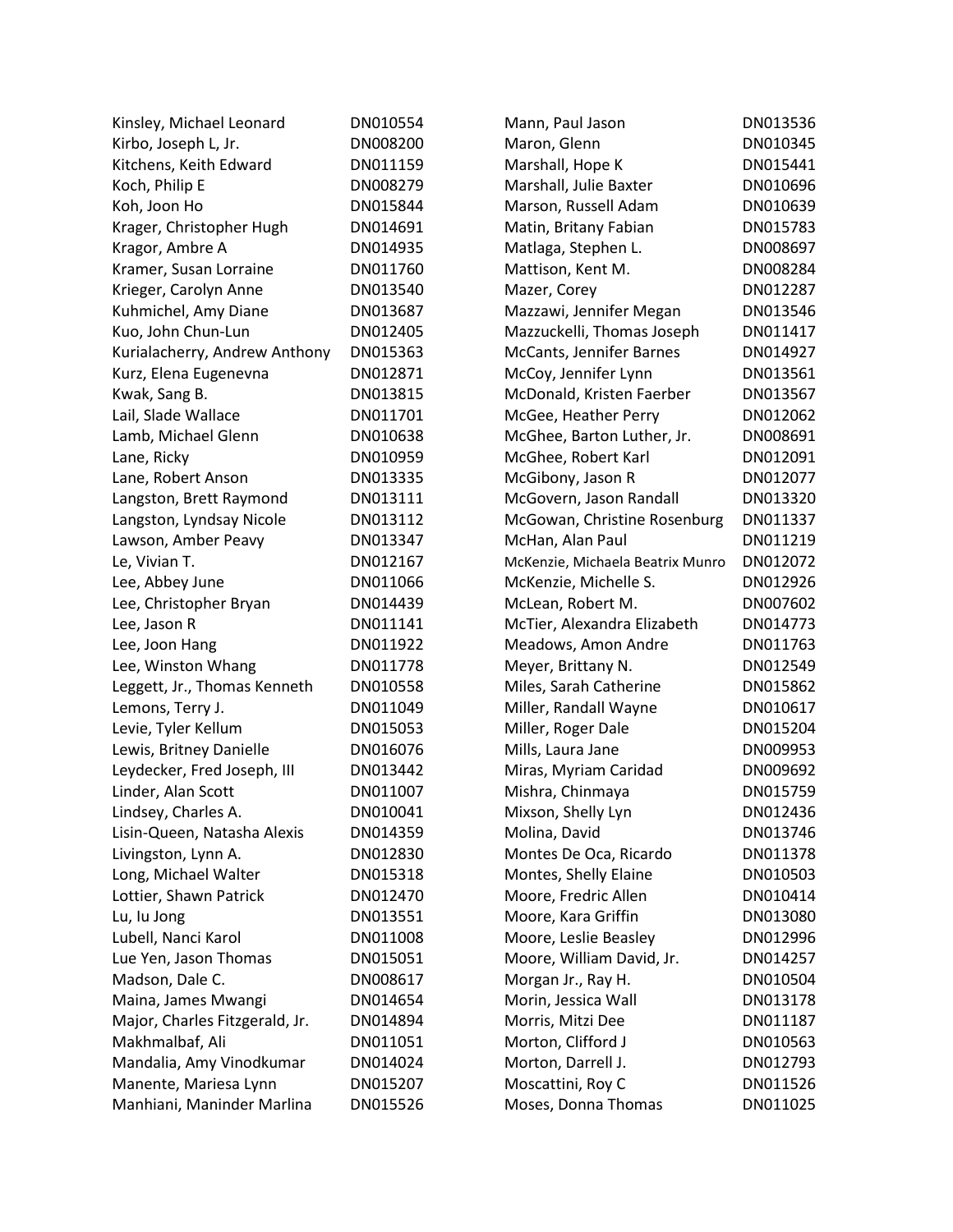| Moss, Lisa Leigh Mauriocourt | DN010855 | Patel, Ushma N                | DN011712 |
|------------------------------|----------|-------------------------------|----------|
| Muccioli, Lydia A            | DN014378 | Paterson, Michelle Jena       | DN015208 |
| Mulkey, Michael H.           | DN010702 | Peavey Jr, Milton Alex        | DN011881 |
| Mullis, Lynn Baxter          | DN009956 | Peets, Norman Davis III       | DN011107 |
| Murphey, Julian Irvin        | DN009518 | Perciaccante, Vincent James   | DN012138 |
| Murray, Portia Grayson       | DN012800 | Perry, Mark Wayne             | DN014832 |
| Myers, Dan Walker            | DN012029 | Phelps, Stephen Matthew       | DN011713 |
| Myung, Maria Cristina Kwak   | DN013996 | Pike, Raina Elizabeth         | DN015434 |
| Na, Anne Youngsue            | DN010984 | Pippin, Margaret A.           | DN011609 |
| Nagar, Ritu                  | DN013590 | Plaisance, Katherine Marie    | DN015928 |
| Nagar, Ushma                 | DN014332 | Poisal, Ponnie Davis          | DN011261 |
| Nail, Brent Lindsey          | DN012358 | Pool, Gary Louis              | DN010236 |
| Nair, Shalini                | DN014356 | Popescu, Flavia Maria Muntean | DN013928 |
| Nalley Jr., Logan            | DN008956 | Popp, Rosemary C.             | DN010357 |
| Napier, Nancy Beck           | DN010816 | Popple, Reid Weston           | DN015631 |
| Narde, Joseph Anthony        | DN011256 | Prattas, Rosalind Panich      | DN012165 |
| Nettles, Paul Ivey           | DN011589 | Price, Thomas J.              | DN007624 |
| Nezafat, Kasra               | DN015645 | Priluck, Jeffery G.           | DN008214 |
| Norton, Carey Lynn           | DN010915 | Purdey, Robert Alton          | DN010860 |
| Obeid, Fadi                  | DN012855 | Puskas, Jane Chase            | DN011229 |
| Oh, Hannah Elizabeth         | DN013848 | Rahman, Ayesha                | DN012696 |
| Oh, Lola Hyeji               | DN015696 | Rahman, Suraiya               | DN014158 |
| Ojibway, Angela McElreath    | DN012988 | Rainwater, Helen E.           | DN014088 |
| Okhiria, Jennifer Dawn       | DN014270 | Rada-Johnson, Tracy Melinda   | DN014155 |
| Olson, Carol Hoover          | DN010565 | Rakesh, Pallavi T             | DN013589 |
| Orland, Hanna                | DN015195 | Raper Jr., Hal Stuart         | DN006796 |
| Padgett, Sherry L            | DN012789 | Ratliff, Cynthia Jo           | DN013723 |
| Pagan, Heriberto Velazquez   | DN011055 | Ray, James Addison            | DN011326 |
| Palmer, Michael David        | DN011359 | Reagin, Lauren O              | DN012671 |
| Pantazis, Heidi Schmidt      | DN015311 | Redden-D'Arco, Ruth Ann       | DN011113 |
| Parbhoo, Dharmesh            | DN011258 | Reddy, Anitha R               | DN012610 |
| Park, Hyun W.                | DN012810 | Reeves, Ryan Matthew          | DN015037 |
| Park, Jeeyeoun               | DN014921 | Reich, Robin Hixenbaugh       | DN010035 |
| Parkerson, Jancy Allison     | DN014584 | Reid, Katie Chandler          | DN013375 |
| Parnes, Alan Neil            | DN010278 | Reinhart, Gina W.             | DN011403 |
| Pascaner, Beth               | DN009578 | Remaley, R. David             | DN007630 |
| Pate, Peter Ashley           | DN010646 | Rentz, Lester James, Jr.      | DN013123 |
| Pate, Robert Anthony         | DN009000 | Resuta, Timothy P             | DN012695 |
| Patel, Atusha C              | DN011566 | Reynolds, Juliane Simone      | DN013488 |
| Patel, Mayoor                | DN011349 | Ricaud, Artie Barnebus        | DN013082 |
| Patel, Mitul Rajesh          | DN013153 | Riccardi, Nancy Alexandra     | DN014963 |
| Patel, Parthkumar N          | DN015384 | Risse, Kirstin Twite          | DN011716 |
| Patel, Ricky Pravin          | DN015351 | Robbins, Patrice Reiter       | DN014074 |
| Patel, Rima B.               | DN012979 | Roberts, Sarah Jane           | DN012318 |
| Patel, Sanjay                | DN012267 | Robinson, Kathleen L.         | DN010926 |
| Patel, Sonam R               | DN015779 | Roher, Carla Hagen            | DN013354 |
| Patel, Suketu J.             | DN014505 | Roland, Mark Anthony          | DN013748 |
| Patel, Trushar               | DN012974 | Rosenthal, Matthew Stephen    | DN011883 |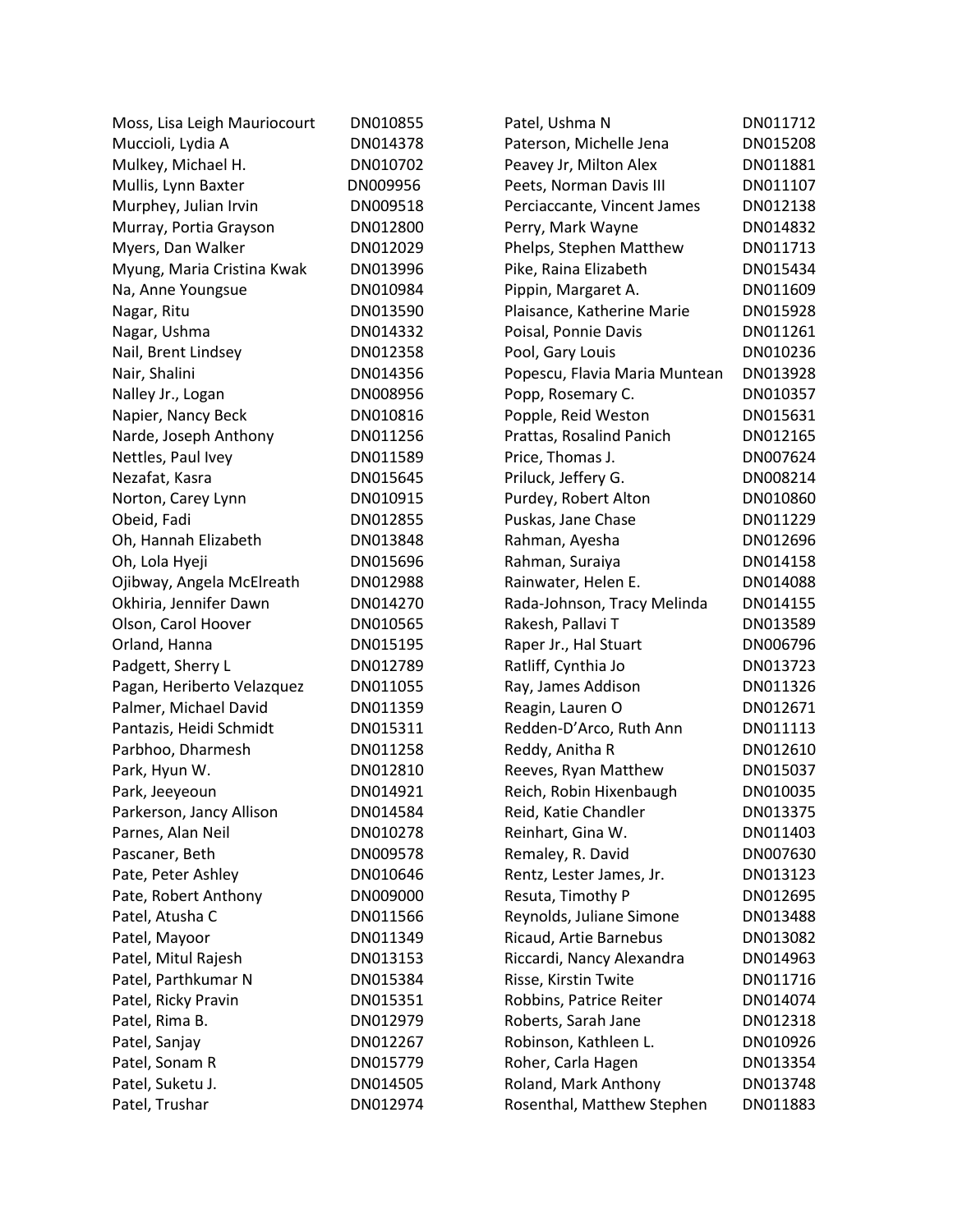| Rowland, Ronna Leigh          | DN015452 | Strickland, Christopher Paul | DN012928 |
|-------------------------------|----------|------------------------------|----------|
| Rozema, Donald R              | DN007800 | Swain, Susan Asuncion        | DN012514 |
| Ruparelia, Urvi Navin         | DN015744 | Swanson, Emily Stephens      | DN122492 |
| Rush, Patrick Kyle            | DN012760 | Sweeney, Stephanie Joy       | DN013901 |
| Russell, Andrea W             | DN012175 | Syribeys, Philip John        | DN012020 |
| Sammons, Lindsay W.           | DN012954 | Tantuco, Kathleen Dinah      | DN014554 |
| Sayeg, Mark                   | DN009584 | Tarver, Jeremy Wesley        | DN014570 |
| Scannell, Bertrand E          | DN009289 | Thompson, Allison Steele     | DN015003 |
| Schaner, II, Paul J           | DN012230 | Thornton, Neely Davis        | DN013317 |
| Scher, Aubrey Harris          | DN012921 | Tonoukouin, Diana C          | DN015104 |
| Scherer, Charles John, III    | DN012929 | Trager, Peter Saul           | DN007814 |
| Settel, David Lee             | DN013544 | Treadway, Antwan Londell     | DN012209 |
| Shahriari, Abtin              | DN013474 | Truan, Jacob Noel            | DN014546 |
| Shahzad, Saliha Munir         | DN011818 | Tyrer, III, James Allen      | DN012210 |
| Shelnutt, Wesley Jackson      | DN015174 | Upshaw, Blake William        | DN014775 |
| Shelton, Louis Cyrus          | DN011263 | Urbanawiz, David Edward      | DN015509 |
| Shepperd, Steven Michael      | DN011317 | Usry, Elizabeth Brooke       | DN014736 |
| Shim, Sung Chin               | DN012607 | Vargo, Joseph Kent           | DN011474 |
| Shin, Eun Jee                 | DN015879 | Vautin, David Leith          | DN010713 |
| Shirley, Bobby T.             | DN012980 | Vinson, Lindsey Barrett      | DN014811 |
| Shores, Tanya Lynn            | DN014451 | Vlass, Barry Lee             | DN009486 |
| Short, Kevin Sean             | DN011242 | Vo, Lan Thanh                | DN013047 |
| Silver, Shwetha Gupta         | DN012925 | Waddell, Richard Wayne       | DN015543 |
| Silverman, Brett Smith        | DN011421 | Waksor, Adam Tilahun         | DN014234 |
| Simmons, John                 | DN009659 | Walker, Ashley P.            | DN011423 |
| Simpson, Martha Isabell       | DN008967 | Walker, Clifford A.          | DN008927 |
| Slocum, Elizabeth R.          | DN011289 | Wall, Edward Hugh            | DN011027 |
| Slone, Anglea                 | DN011450 | Warda, Lina Ahmed            | DN015513 |
| Smaha, Charles E.             | DN012749 | Warren, John                 | DN012022 |
| Smalley, Glendon William, III | DN014148 | Wasileski, Darin Stanley     | DN012531 |
| Smiley, Ronald Charles        | DN009381 | Watkins Tarver, Margaretta E | DN013965 |
| Smith, Barry Preston          | DN010518 | Weinman, Richard Alan        | DN008628 |
| Smith, Chelsea Middleton      | DN016085 | Weitzner, Stacey Cohen       | DN014264 |
| Smith, Christopher H          | DN012739 | Wells, Adam Brent            | DN014767 |
| Smith, Jeremy Robert          | DN013013 | Wermuth, Natalie Jean        | DN012163 |
| Smith, Kyle Alan              | DN014133 | West, Kenneth C.             | DN010528 |
| Smith, Ronald Douglas         | DN013890 | Wheeler, Benjamin Lanier     | DN015827 |
| Snyder, Larry Allan           | DN008548 | Wheeler, Julia Nicole        | DN014255 |
| Sockwell, Susan Lowe          | DN011119 | Whetzel, Joshua Evans        | DN013898 |
| Souther, Sadye Ann            | DN015707 | White, Daniel Willis         | DN014093 |
| Spicer, Phuong Quynh Ngoc     | DN015406 | White III, Frank Havelock    | DN010377 |
| Sprouse, Rory B               | DN013656 | Whiteman, Rex A.             | DN009988 |
| Stamps, Kimberly LeAnn        | DN015362 | Whittle, John Lawrence       | DN011329 |
| Stearns, Anne                 | DN013828 | Wilkey, Terry Lee            | DN009842 |
| Stevens, Jason Michael        | DN012439 | Williams, Jim Gill           | DN010068 |
| Stevens, Mark Richard         | DN013387 | Willis, Terri Lynn           | DN013531 |
| Stiehl, Clayton Brent         | DN012019 | Wilson, Robert Norman, III   | DN014770 |
| Stone, Robert Lowell          | DN011510 | Witcher, Elizabeth Kay       | DN011578 |